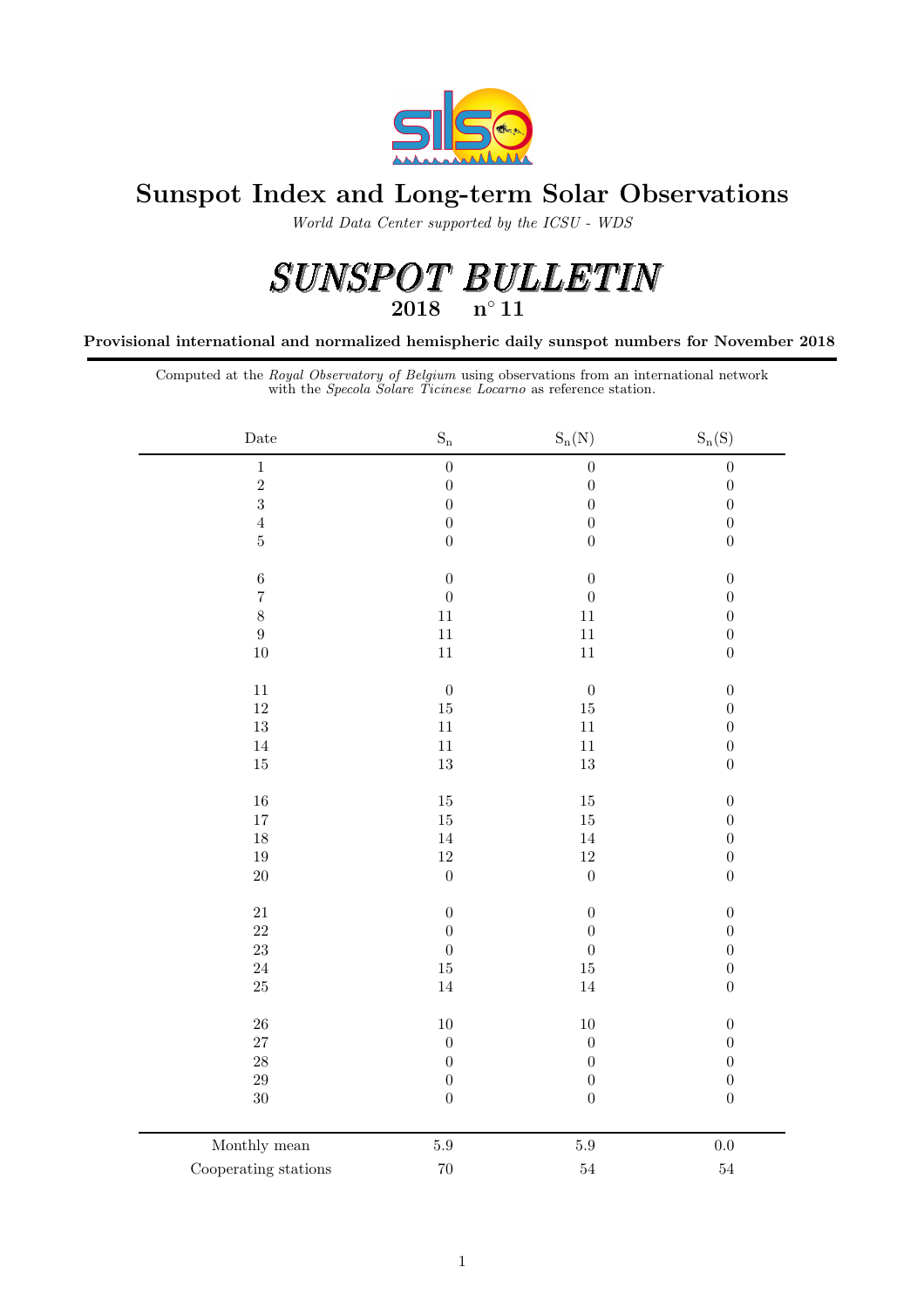

SILSO graphics (http://sidc.be/silso) Royal Observatory of Belgium 2018 December 1

Predictions of the monthly smoothed Sunspot Number using the last provisional value, calculated for May 2018: 7.5 ( $\pm$  5%)

|          | $\mathbf{S}\mathbf{M}$ | CM |          | $\mathbf{S} \mathbf{M}$ | CM |          | SM | CM |  |
|----------|------------------------|----|----------|-------------------------|----|----------|----|----|--|
| 2018 Jun | 8                      |    | 2018 Dec | 4                       | 4  | 2019 Jun |    | 11 |  |
| Jul      | 8                      | 6  | 2019 Jan | 3                       | 4  | Jul      | 0  | 13 |  |
| Aug      | 7                      | 5  | Feb      | 2                       | 4  | Aug      | 0  | 16 |  |
| Sep      | 6                      | 4  | Mar      | 2                       | 6  | Sep      | 0  | 18 |  |
| Oct      | 5                      | 4  | Apr      | 2                       | 8  | Oct      | 0  | 21 |  |
| Nov      | 4                      | 4  | May      |                         | 10 | Nov      |    | 25 |  |

SM : SIDC classical method : based on an interpolation of Waldmeier's standard curves. The estimated error ranges from 7% (first month) to 35% (last month)

CM : Combined method : the combined method is a regression technique coupling a dynamo–based estimator with Waldmeier's method of standard curves, designed by K. Denkmayr.

Ref.: K. Denkmayr, P. Cugnon, 1997 : "About Sunspot Number Medium-Term Predictions", in "Solar-Terrestrial Prediction Workshop V", eds. G.Heckman et al., Hiraiso Solar Terrestrial Research Center, Japan, 103.

> Brussels, December 1, 2018 09:30 UT Reproduction permitted if source mentioned.

Editor: Frédéric Clette 3, avenue Circulaire, B1180 Bruxelles, Belgium Fax: ../32/(0)2/374.98.22 Tel: ../32/(0)2/373.02.33 Email: silso.info@oma.be

Web: http://sidc.oma.be/silso FTP anonymous : omaftp.oma.be, directory: dist/astro/sidcdata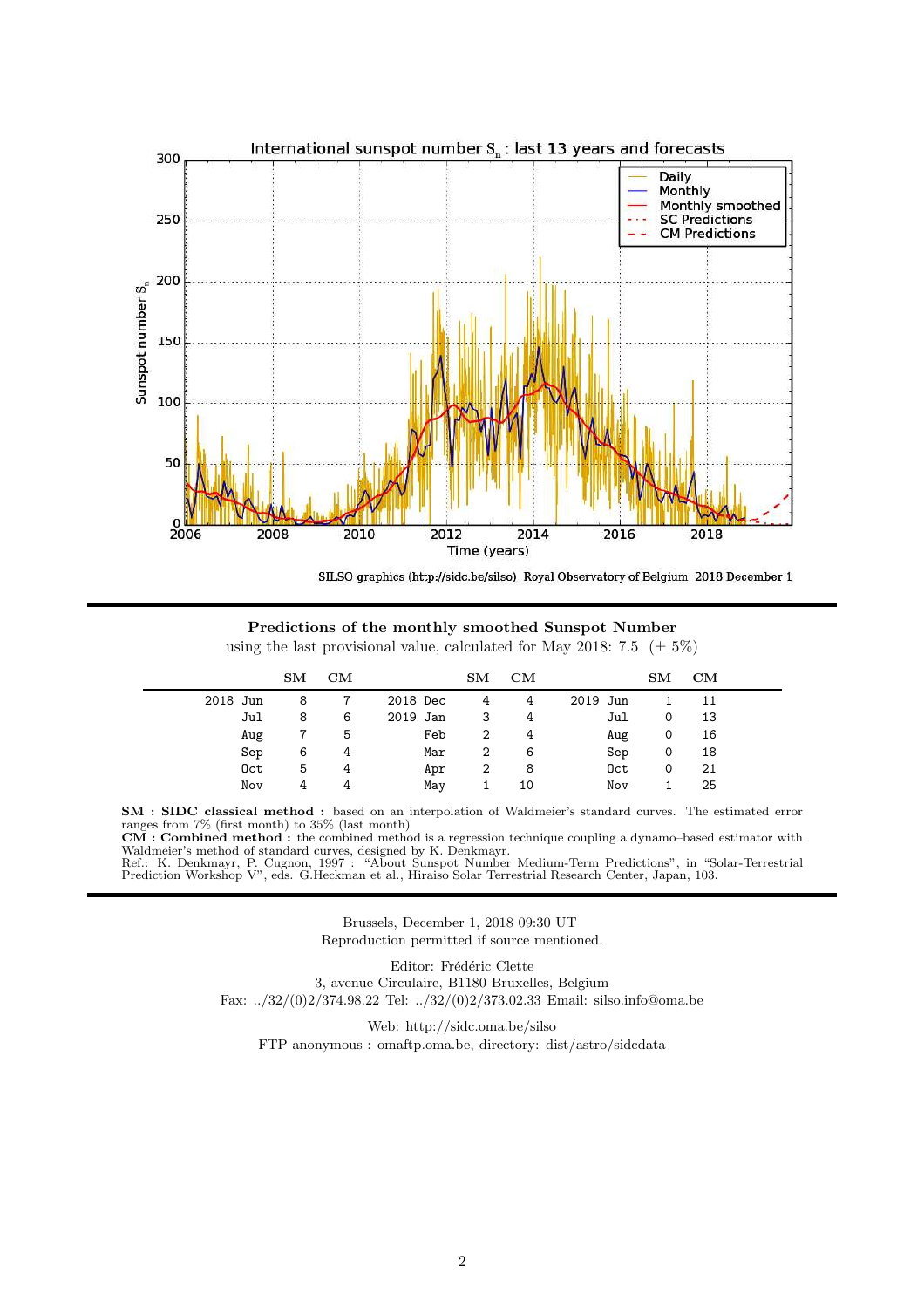|                  |                  |                  |                          | Summary of the URSIGRAMs from S.I.D.C. |        |                  |     |                         |
|------------------|------------------|------------------|--------------------------|----------------------------------------|--------|------------------|-----|-------------------------|
| Date             | $\mathbf{S_{n}}$ | <b>PPSI</b>      | 600                      | 2800                                   | $\cos$ | SFI              | XI  | $\mathbf{A} \mathbf{k}$ |
| $31\,$           | $\boldsymbol{0}$ | $\boldsymbol{0}$ |                          | $68\,$                                 | 1111   | $\boldsymbol{0}$ | 0/0 | $\bf 5$                 |
| $\,1$            | $\boldsymbol{0}$ | $\boldsymbol{0}$ |                          | 67                                     | 1111   | $\boldsymbol{0}$ | 0/0 | $\bf 5$                 |
| $\sqrt{2}$       | $\theta$         | $\overline{0}$   | $\overline{\phantom{a}}$ | $68\,$                                 | ////   | $\boldsymbol{0}$ | 0/0 | $\bf 5$                 |
| $\sqrt{3}$       | $\theta$         | $\boldsymbol{0}$ | $\overline{\phantom{a}}$ | 67                                     | ////   | $\boldsymbol{0}$ | 0/0 | $\sqrt{4}$              |
| $\,4\,$          | $\boldsymbol{0}$ | $\boldsymbol{0}$ |                          | 67                                     | ////   | $\boldsymbol{0}$ | 0/0 | $32\,$                  |
| $\bf 5$          | $\boldsymbol{0}$ | $\boldsymbol{0}$ |                          | $68\,$                                 | ////   | $\boldsymbol{0}$ | 0/0 | $\,29$                  |
| $\,6\,$          | $\boldsymbol{0}$ | $\boldsymbol{0}$ | $\overline{a}$           | $69\,$                                 | ////   | $\boldsymbol{0}$ | 0/0 | $\overline{7}$          |
| $\,7$            | $\boldsymbol{0}$ | $\boldsymbol{0}$ | $\bar{\phantom{a}}$      | $69\,$                                 | ////   | $\boldsymbol{0}$ | 0/0 | $10\,$                  |
| $\,8\,$          | 11               | $\mathbf{1}$     | $\overline{\phantom{a}}$ | $70\,$                                 | ////   | $\boldsymbol{0}$ | 0/0 | 12                      |
| $\boldsymbol{9}$ | $11\,$           | $\boldsymbol{0}$ | $\qquad \qquad -$        | $69\,$                                 | ////   | $\boldsymbol{0}$ | 0/0 | $15\,$                  |
| $10\,$           | $11\,$           | $\boldsymbol{0}$ |                          | $69\,$                                 | ////   | $\boldsymbol{0}$ | 0/0 | $16\,$                  |
| $11\,$           | $\boldsymbol{0}$ | $\sqrt{2}$       |                          | 69                                     | 1111   | $\boldsymbol{0}$ | 0/0 | $\boldsymbol{9}$        |
| $12\,$           | $15\,$           | $\overline{2}$   |                          | $68\,$                                 | 1111   | $\boldsymbol{0}$ | 0/0 | $12\,$                  |
| $13\,$           | 11               | $\,1\,$          | $\overline{\phantom{a}}$ | 67                                     | ////   | $\boldsymbol{0}$ | 0/0 | $\sqrt{3}$              |
| $14\,$           | $11\,$           | $\,1\,$          |                          | $68\,$                                 | ////   | $\boldsymbol{0}$ | 0/0 | $\overline{4}$          |
| $15\,$           | 13               | $\sqrt{2}$       |                          | $68\,$                                 | ////   | $\boldsymbol{0}$ | 0/0 | $\mathbf{1}$            |
| 16               | $15\,$           | $\sqrt{2}$       | $\overline{\phantom{0}}$ | $71\,$                                 | ////   | $\boldsymbol{0}$ | 0/0 | $\sqrt{2}$              |
| $17\,$           | $15\,$           | $\bf 4$          | $\qquad \qquad -$        | $73\,$                                 | ////   | $\boldsymbol{0}$ | 0/0 | $\mathbf{1}$            |
| $18\,$           | $14\,$           | 8                | $\frac{1}{2}$            | $72\,$                                 | ////   | $\boldsymbol{0}$ | 0/0 | $\,2$                   |
| $19\,$           | $12\,$           | $\,1\,$          | $\qquad \qquad -$        | $71\,$                                 | ////   | $\boldsymbol{0}$ | 0/0 | $\,6\,$                 |
| $20\,$           | $\boldsymbol{0}$ | $\boldsymbol{0}$ | $\frac{1}{2}$            | $71\,$                                 | 1111   | $\boldsymbol{0}$ | 0/0 | $\,6\,$                 |
| $21\,$           | $\boldsymbol{0}$ | $\boldsymbol{0}$ |                          | 69                                     | 1111   | $\boldsymbol{0}$ | 0/0 | $\,4\,$                 |
| 22               | $\boldsymbol{0}$ | $\boldsymbol{0}$ |                          | $69\,$                                 | 1111   | $\boldsymbol{0}$ | 0/0 | $\sqrt{3}$              |
| $23\,$           | $\boldsymbol{0}$ | $\boldsymbol{0}$ |                          | $69\,$                                 | ////   | $\boldsymbol{0}$ | 0/0 | $\sqrt{3}$              |
| 24               | 15               | $\sqrt{2}$       | $\overline{\phantom{a}}$ | $70\,$                                 | ////   | $\boldsymbol{0}$ | 0/0 | $\sqrt{3}$              |
| $25\,$           | 14               | $\sqrt{2}$       |                          | $70\,$                                 | ////   | $\boldsymbol{0}$ | 0/0 | $\overline{2}$          |
| $26\,$           | $10\,$           | $\,1\,$          | $\overline{a}$           | $69\,$                                 | ////   | $\boldsymbol{0}$ | 0/0 | $\,1$                   |
| $27\,$           | $\boldsymbol{0}$ | $\boldsymbol{0}$ | $\overline{a}$           | $68\,$                                 | ////   | $\boldsymbol{0}$ | 0/0 | $\overline{7}$          |
| $\sqrt{28}$      | $\boldsymbol{0}$ | $\boldsymbol{0}$ | $\overline{a}$           | $68\,$                                 | ////   | $\boldsymbol{0}$ | 0/0 | $\,2$                   |
| $\,29$           | $\boldsymbol{0}$ | $\boldsymbol{0}$ |                          | $68\,$                                 | ///    | $\boldsymbol{0}$ | 0/0 | $\overline{2}$          |
| $30\,$           | $\boldsymbol{0}$ | $\boldsymbol{0}$ | $\overline{a}$           | 68                                     | ////   | $\boldsymbol{0}$ | 0/0 | 3                       |

S<sup>n</sup> : provisional international sunspot numbers from the S.I.D.C.

**PPSI**: prompt photometric sunspot index from the S.I.D.C. in  $10^{-5}$  w/m<sup>2</sup>: the quantity to be subtracted from the mean solar constant to account for the sunspot contribution.

600 : 600 Mhz solar flux from the station at Humain (Belgium).

2800 : 2800 Mhz solar flux from Ottawa (origin : Ursigrams - UGEOI). The 10.7cm Flux data are a service of the National Research Council of Canada.

COS : thousands of the cosmic ray counts (origin : Ursigrams - UCOSE Terre Adélie).

SFI : Solar Flare Index from the S.I.D.C. (origin: Ursigrams - UGEOR, evaluation : 1 x Sn+10 x "1"+100 x ">1".

XI : X-flares index from the Ursigrams (M-flares/X-flares) (origin: Ursigrams - UGEOR, UGEOI).

Ak : geomagnetic index from Wingst, Germany (origin: Ursigrams).